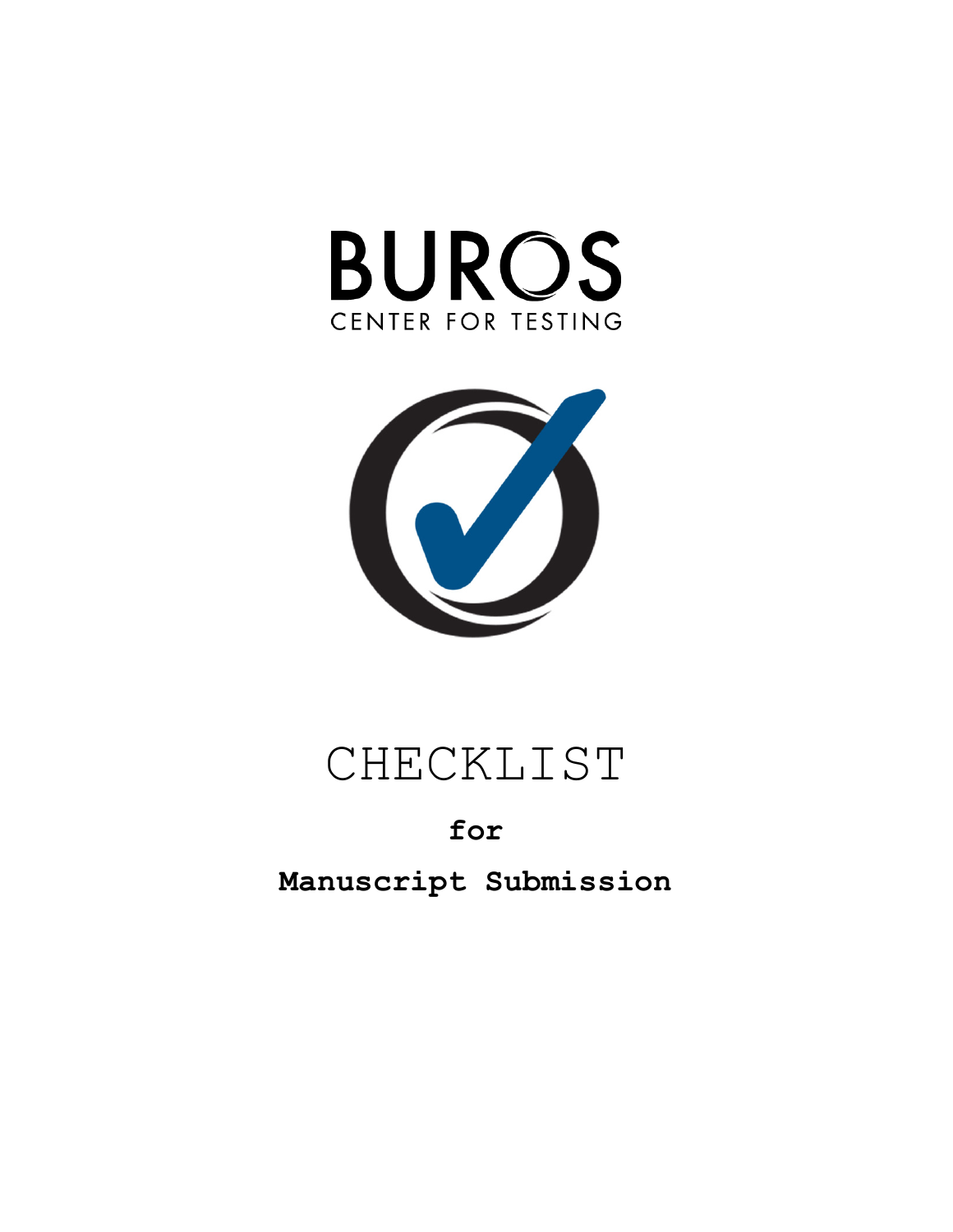# **Before you submit your review . . .**

#### **First Page**

 Are your name, title, and affiliation provided at the top of the first page? Are the name, title, and affiliation provided for your co-author, if any? Does your affiliation reflect the institution/s where the work was completed?

#### **Format**

 Is the manuscript consistent with the content and format requirements described in the *Organization of Test Reviews*\* document and the *Reviewers Guide for the MMY Series*\*? Does the entire manuscript represent original work (i.e., not previously published, and not under concurrent consideration elsewhere)? Is the manuscript between 1,000 and 1,600 words (excluding references)? Is the entire manuscript (including references) double-spaced? Is the manuscript free of boldfacing?

#### **Crediting Sources**

 Are all quotations (including those from the test manual or materials) enclosed within quotation marks?

 Are page numbers and reference citations provided for all quotations, including those taken from the test manual or other test materials?

Are ideas from other authors properly credited to them?

Have you cited primary sources and avoided citing secondary sources?

 Are quotations used sparingly (i.e., manuscript contains fewer than 100 words in total drawn from the work of others)?

Have you avoided disclosing actual test items?

#### **Paragraphs and Sections**

 Are all five review sections (Description, Development, Technical, Commentary, Summary) present and ordered correctly?

 If an earlier version of the test was reviewed in a previous yearbook, have you consulted the review(s) and noted which of the reviewers' concerns (a) have been addressed in the current version, and (b) persist in the current version?

Does each paragraph comprise more than a single sentence?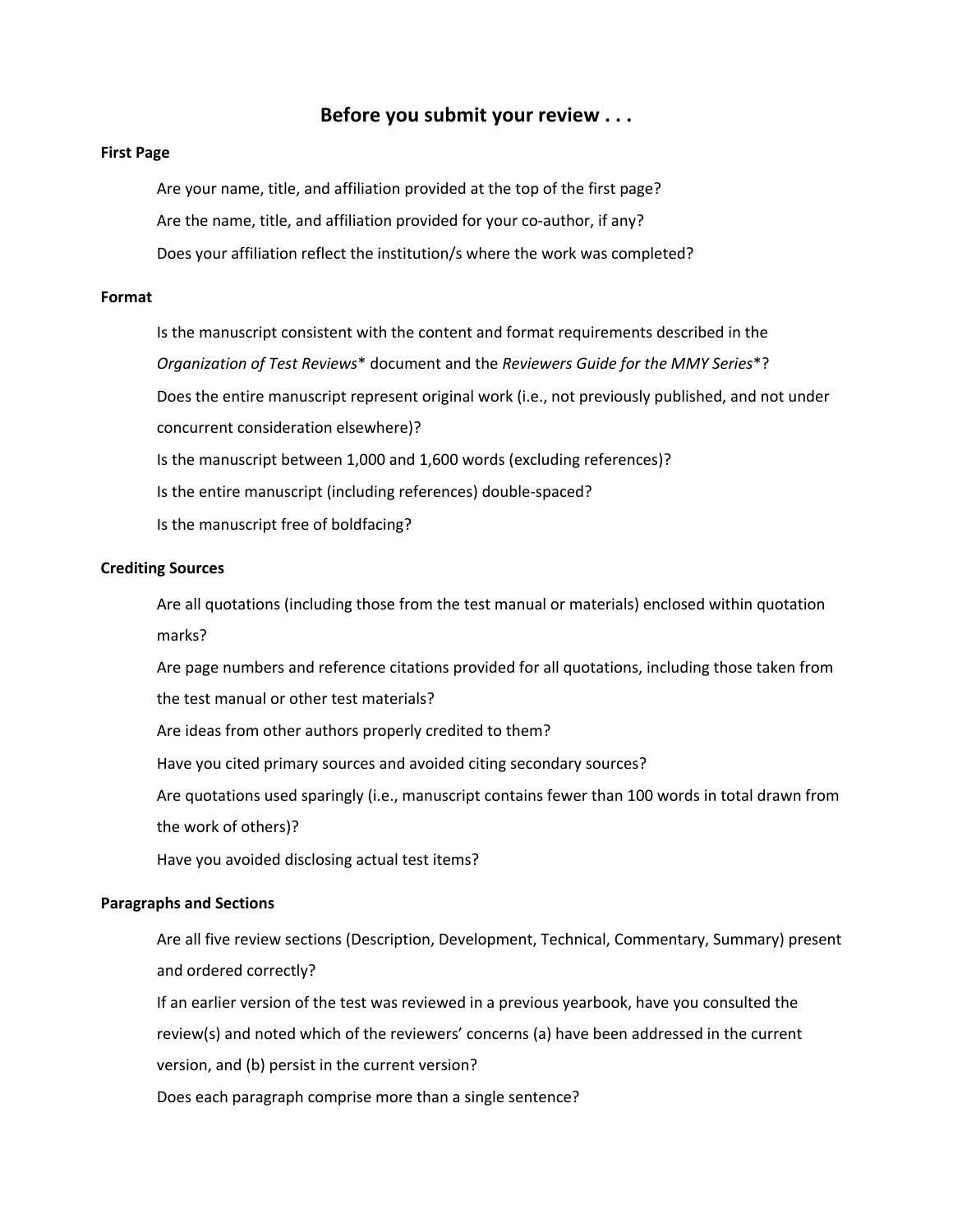Is each paragraph less than one manuscript page?

Have you avoided using bulleted lists, tables, figures, notes, and footnotes?

 If subheadings are used, are they used appropriately to separate content coverage as suggested in our reviewer guidelines?

 Is the Technical section sufficiently detailed? (Refer to the *Organization of Test Reviews*\* document for additional guidance.)

 Have you addressed test score validity by describing sources of evidence (i.e., per a unitary view of validity, as in "content evidence of validity")?

Are comments presented primarily in the Commentary section?

### **Acronyms, Abbreviations, Statistical Symbols**

 Are all test-related acronyms used consistent with those used by the test publisher? Have you avoided creating acronyms or abbreviations? Are all Latin abbreviations (such as i.e., e.g., etc.) used within parentheses only, per APA style? Do all non-Greek letters used as statistical symbols appear in italic font (e.g., *n*, *r*, *p*), per APA style? Are Greek letters spelled out (to accommodate format specifications of our database exports)? Have you avoided using subscripts and superscripts (to accommodate format specifications of our database exports)?

## **References** (see attached examples of proper format)

\_\_\_\_\_\_\_\_\_\_\_\_\_\_\_\_\_\_\_\_\_\_\_\_

 Are all references cited in both the text and reference list? Do the names and dates presented in the text agree with those contained in the reference list? Do in-text citations of works by more than two authors use "et al." throughout? Are the titles of journals spelled out? Are the volume, issue, and page numbers provided for journal articles? Are page numbers provided for chapters in edited books? Are references ordered alphabetically by authors' surnames in the reference list? Are references ordered alphabetically by authors' surnames in the narrative where multiple references are cited within parentheses?

<sup>\*</sup>A printed copy of this document was sent to you along with the test materials. It is also available electronically from http://buros.org/reviewers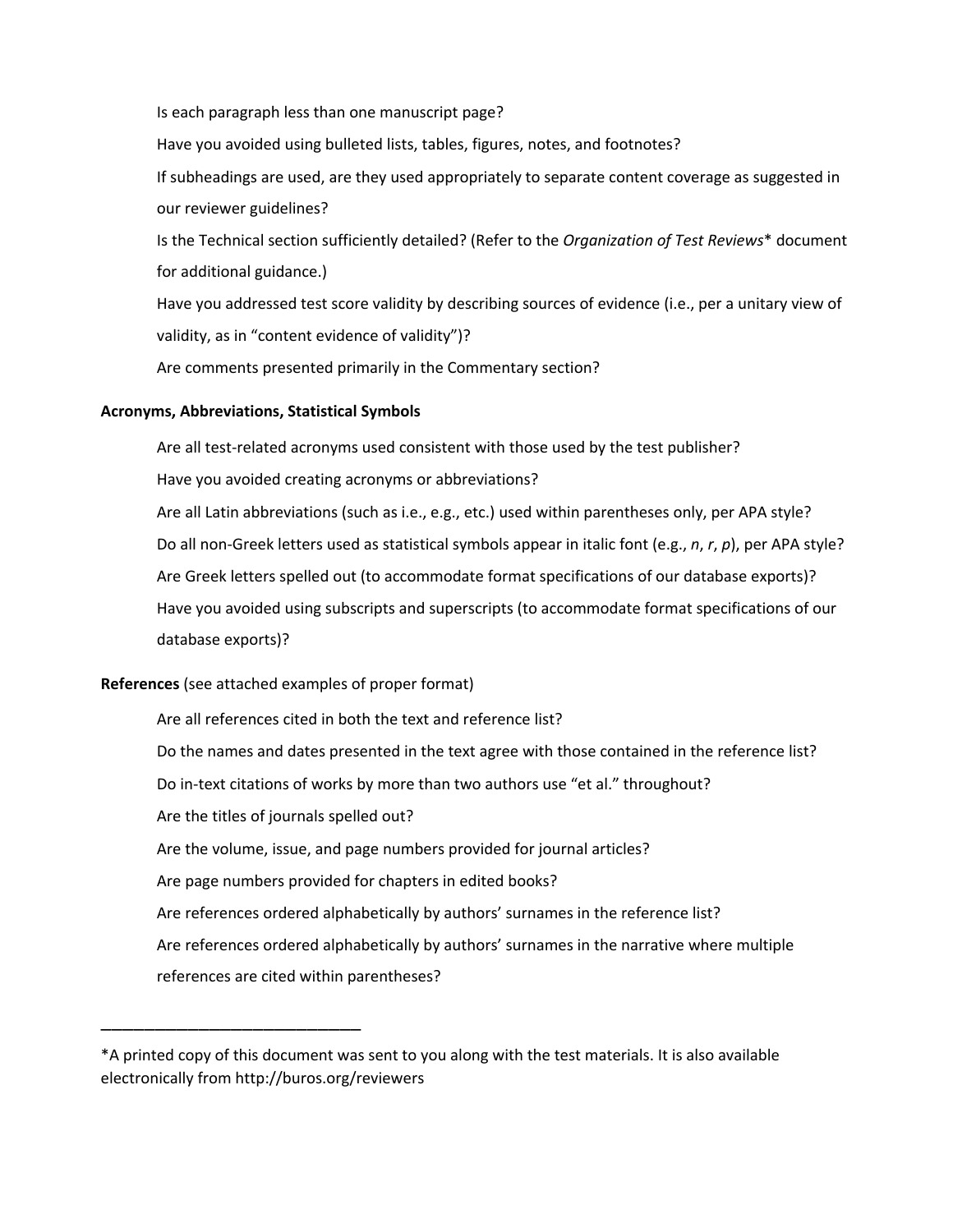#### **Reference Examples**

Note. Our format closely models that of APA. We use paragraph (rather than hanging) indentation to facilitate print production of yearbooks and database exportation.

v *Book*

American Educational Research Association, American Psychological Association, & National Council on

Measurement in Education. (2014). *Standards for educational and psychological testing.* 

American Educational Research Association.

American Psychiatric Association. (2013). *Diagnostic and statistical manual of mental disorders* (5<sup>th</sup> ed.).

Ryan, A. M., & Tippins, N. T. (2009). *Designing and implementing global selection systems.* Wiley-

Blackwell.

- v *Edited book (in its entirety)*
	- Anderson, N., Schlueter, J. E., Carlson, J. F., & Geisinger, K. F. (Eds.). (2016). *Tests in print IX*. Buros Center for Testing.
	- Carlson, J. F., Geisinger, K. F., & Jonson, J. L. (Eds.). (2017). *The twentieth mental measurements yearbook*. Buros Center for Testing.
- v *Chapter in an edited book*
	- Geisinger, K. F., & McCormick, C. (2016). Testing individuals with disabilities: An international perspective. In F. T. L. Leong, D. Bartram, F. M. Cheung, K. F. Geisinger, & D. Iliescu (Eds.), *The ITC international handbook of testing and assessment* (Vol. 1, pp. 259-275). Oxford University Press.
- v *Test review retrieved from a print volume*
	- Sandoval, J. (2014). [Test review of Wechsler Abbreviated Scale of Intelligence—Second Edition]. In J. F. Carlson, K. F. Geisinger, & J. L. Jonson (Eds.), *The nineteenth mental measurements yearbook* (pp. 729-731). Buros Center for Testing.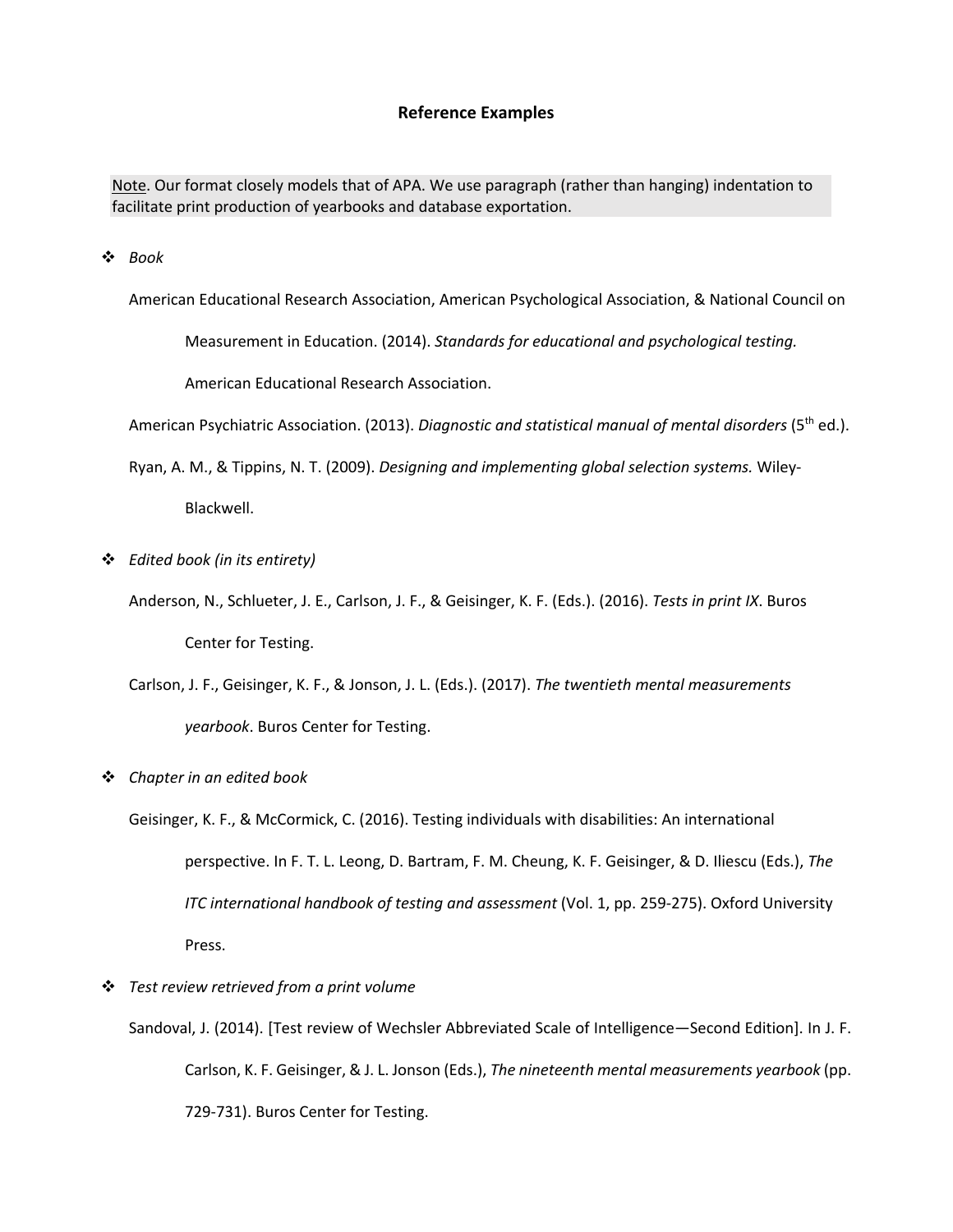v *Test review retrieved from an aggregator (EBSCO or Ovid)*

Sandoval, J. (2014). [Test review of Wechsler Abbreviated Scale of Intelligence—Second Edition]. In J. F. Carlson, K. F. Geisinger, & J. L. Jonson (Eds.), *The nineteenth mental measurements yearbook*. Buros Center for Testing.

v *Test review retrieved from Test Reviews Online*

Sandoval, J. (2014). [Test review of Wechsler Abbreviated Scale of Intelligence—Second Edition]. In J. F. Carlson, K. F. Geisinger, & J. L. Jonson (Eds.), *The nineteenth mental measurements yearbook*. http://marketplace.unl.edu/buros/

v *Published tes*t

- Semel, A., Wigg, E., & Secord, W. A. (2003). Clinical Evaluation of Language Fundamentals, Fourth Edition. Pearson.
- v *Journal article (up to 20 authors; for articles with more than 20 authors, consult the* APA Publication Manual)
	- Carlson, J. F. (2020). Context and regulation of homeschooling: Issues, evidence, and assessment practices, *School Psychology, 35*(1), 10-19. https://doi.org/10.1037/spq0000335
	- Jonson, J. L., Trantham, P., & Usher-Tate, B. J. (2019). An evaluative framework for reviewing fairness standards and practices in educational tests. *Educational Measurement: Issues and Practice, 38*(3), 9-19. https://doi.org/10.1111/emip.12259
	- Lee, H., & Geisinger, K. F. (2016). The matching criterion purification for differential item functioning analyses in a large-scale assessment. *Educational and Psychological Measurement, 76*(1), 141- 163. https://doi.org/10.1177/0013164415585166

#### v *Paper/poster presentation*

Geisinger, K. F. (2017, April). Fairness of non-cognitive measures depends upon their uses. In M. E. Oliveri (Chair), *Innovative approaches to fairly designing and developing non-cognitive*